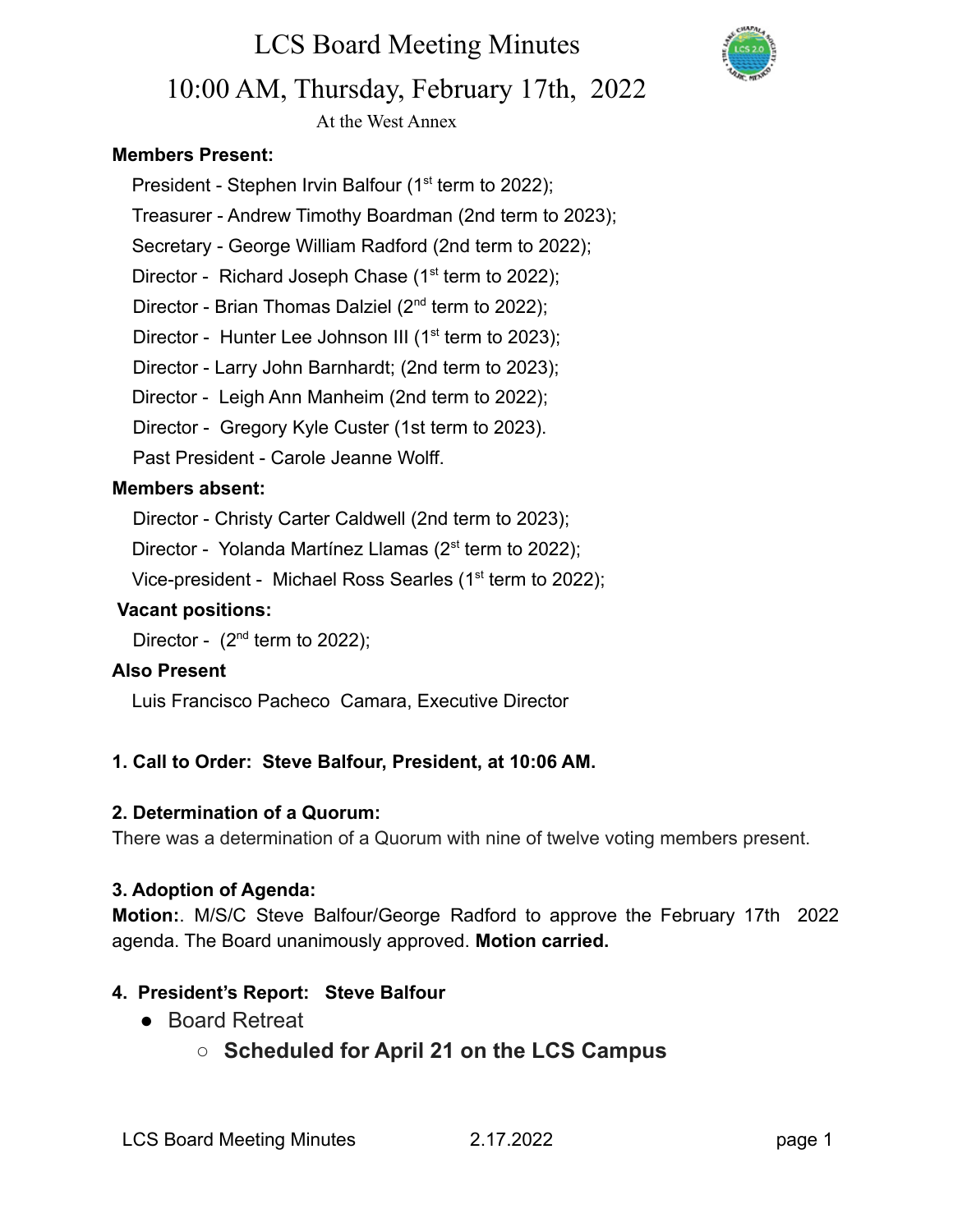## LCS Board Meeting Minutes



### 10:00 AM, Thursday, February 17th, 2022

At the West Annex

- Board Standing Committees will be addressed at the retreat. All Board members are expected to serve on at least one committee
	- Fund Development Positions Open
	- Programs All Positions Open
	- Audit Positions Open
	- Finance Tim Boardman, chair is in good shape
	- Marketing/Communications Possibly the Community Committee? Positions Open
	- Campus Larry Barnhardt, chair, has a good team
- Where we were, Where we have been Where we need to go
- Campus Committee What is in the works
- 2020/21 were years of financial focus
- Priorities for 2022 the year of Customer Service Focus
	- Database how it impacts customer service
	- HR Matters supporting Exec Director
	- Volunteers
- Concert Updates
	- Upcoming
		- March 15 US2
		- FoodBank Lakeside benefit show March 20 Seth Sikes
- Annual Giving Status Luis is developing an annual calendar of fundraising events to better plan activities throughout the year.
- Business Members The LCS should consider using the term Business Sponsor to reflect the true support they provide.

### **5. Secretary's Report: George Radford, Secretary**

- **Motion:** M/S/C George Radford/Rick Chase to approve the minutes of the January 20th, 2022 Board Meeting. The Board unanimously approved. **Motion Carried.**
- **Motion:** M/S/C George Radford/Rick Chase to approve the minutes of the Special Board Meeting January 31st, 2022 convened to approve the Minutes of the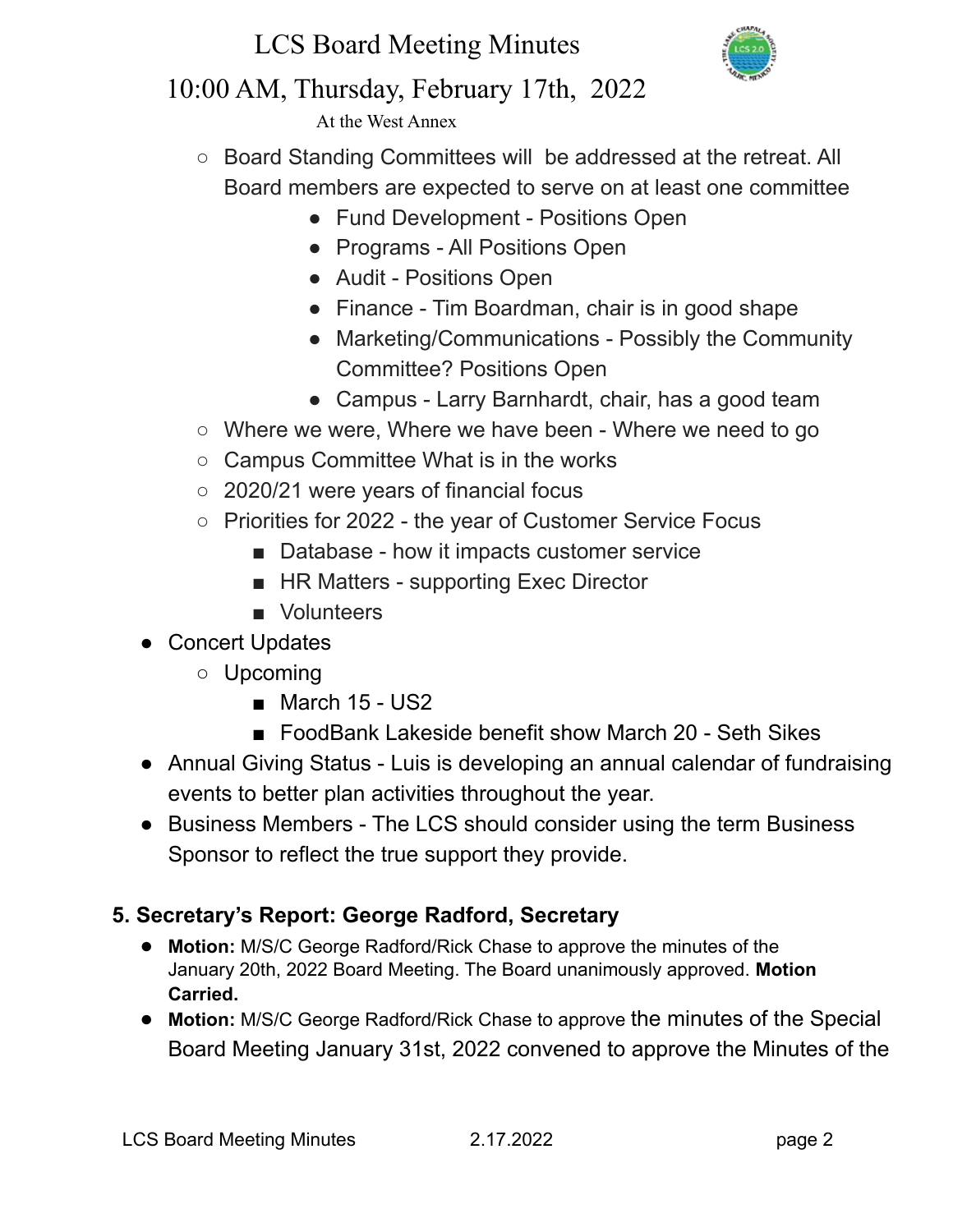LCS Board Meeting Minutes



### 10:00 AM, Thursday, February 17th, 2022

At the West Annex

special General Assembly of January 31st, 2022. The Board unanimously approved. **Motion Carried.**

#### **6. Treasurer's report: Tim Boardman, Treasurer.**

**●** In the Treasurer's absence the report for February will be sent at a later date**.**

#### **7. Campus Working Group: Larry Barnhardt, Chairperson**

- **● Recognition Policies Rick Chase**
	- POLICY # B-9 REQUESTS FOR RECOGNITION OF INDIVIDUALS OR ORGANIZATIONS ON LCS CAMPUS
		- **Motion:** M/S/C Rick Chase/Brian dalziel to approve the policy of LCS that any requests for recognition of individuals or organizations in any permanent form on the LCS campus must receive unanimous Board of Directors approval. **Discussion.** The Board unanimously approved. **Motion Carried.**
	- POLICY # E-10 VOLUNTEER RECOGNITION POLICY
		- **Motion:** M/S/C Rick Chase/Larry Barnhardt. It is the policy of LCS that all LCS volunteers are recognized annually at a luncheon and Life Membership Awards be granted to those volunteers who have reached twenty (20) years of volunteer service at LCS. **Discussion.** The Board unanimously approved. **Motion Carried.**
- **Overall Campus Needs Assessment George Radford** Plans are being developed to approach the needs analysis on several fronts simultaneously. Volunteers will be sought to work on the projects

#### **8. Board Development Committee: Hunter Johnson, Chairperson**

● The list of candidates used for Board positions should be referenced in establishing LCS standing committees

#### **9. Audit Committee - Brian Dalziel, Chairperson**

● The external audit is being completed and will be available in advance of the March 2022 Annual General Assembly

#### **10. Mexican Advisory Council: Yolly Martinez, Chairperson**

● Yolly Martinez was not available for a report.